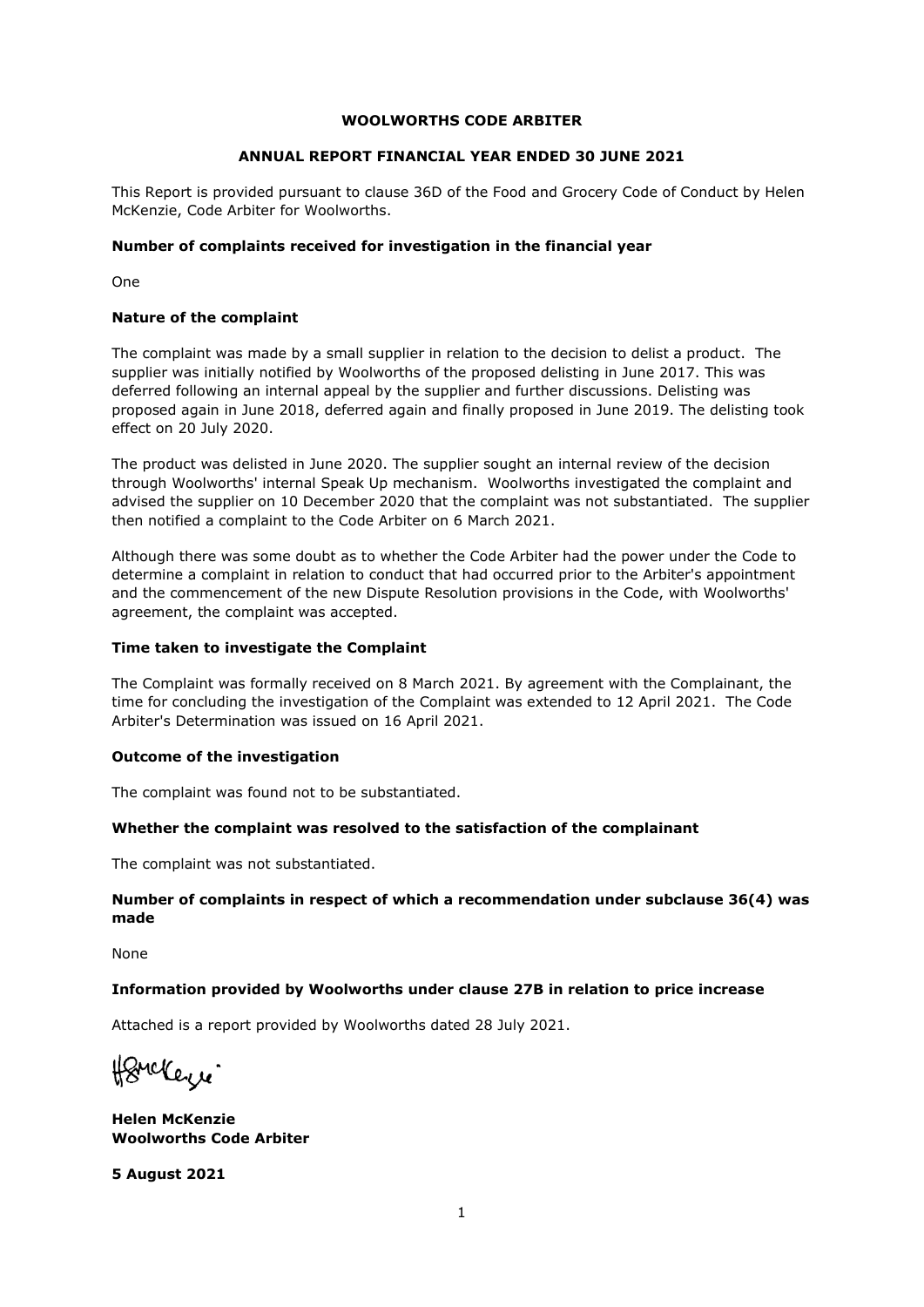# **Woolworths FY21 Report to Code Arbiter Information about Price Increases**

## 28 July 2021

In accordance with clause 27B of the *Competition and Consumer (Industry Codes - Food and Grocery) Regulation* 2015 (**Food and Grocery Code**), Woolworths Group Limited (**Woolworths**) is required to produce to the Code Arbiter information about supplier price increases during the last financial year. This is Woolworths' first report for the period from **1 January 2021 to 30 June 2021** in respect of FY21.

The Code Arbiter must include any information given to the Code Arbiter by Woolworths under clause 27B (information about price increases) in relation to the financial year in a written report to be provided to the ACCC, the Independent Reviewer and Woolworths by 11 August 2021. Woolworths must publish the Report by the Code Arbiter within one business day of receiving the report.

Woolworths' reports in relation to the price increase information required to be produced pursuant to subclauses 27B(a)-(e) are **below**.

## **(a) the total number of notifications given under sub clause 27A(2) by the retailer or wholesaler to any supplier during the financial year**

Woolworths gave **237** notifications (**Retailer Notification**) in response to being informed of a price increase by its suppliers (**Price Increase Request**). Where multiple notifications have been provided to a single supplier in respect of different categories of products, these have been reported as separate individual Retailer Notifications.

**(b) the number of those notifications that were not given within the 30‑day period required by that subclause**

**Zero** - Woolworths gave **all** its Retailer Notifications within the required 30-day period.

**(c) the total number of negotiations entered into during the financial year following requests made under sub clause 27A(3)**

Suppliers requested negotiations (**Negotiation Request**) in respect of **94** of the 237 Retailer Notifications.

**(d) the number of those negotiations in which the retailer or wholesaler did not conclude its position on the negotiations within the period of 30 days starting on the day (the notification day) the retailer or wholesaler was notified of the relevant proposed price increase by the supplier**

> **Woolworths Group Limited ABN 88 000 014 675 1 Woolworths Way, Bella Vista NSW 2153**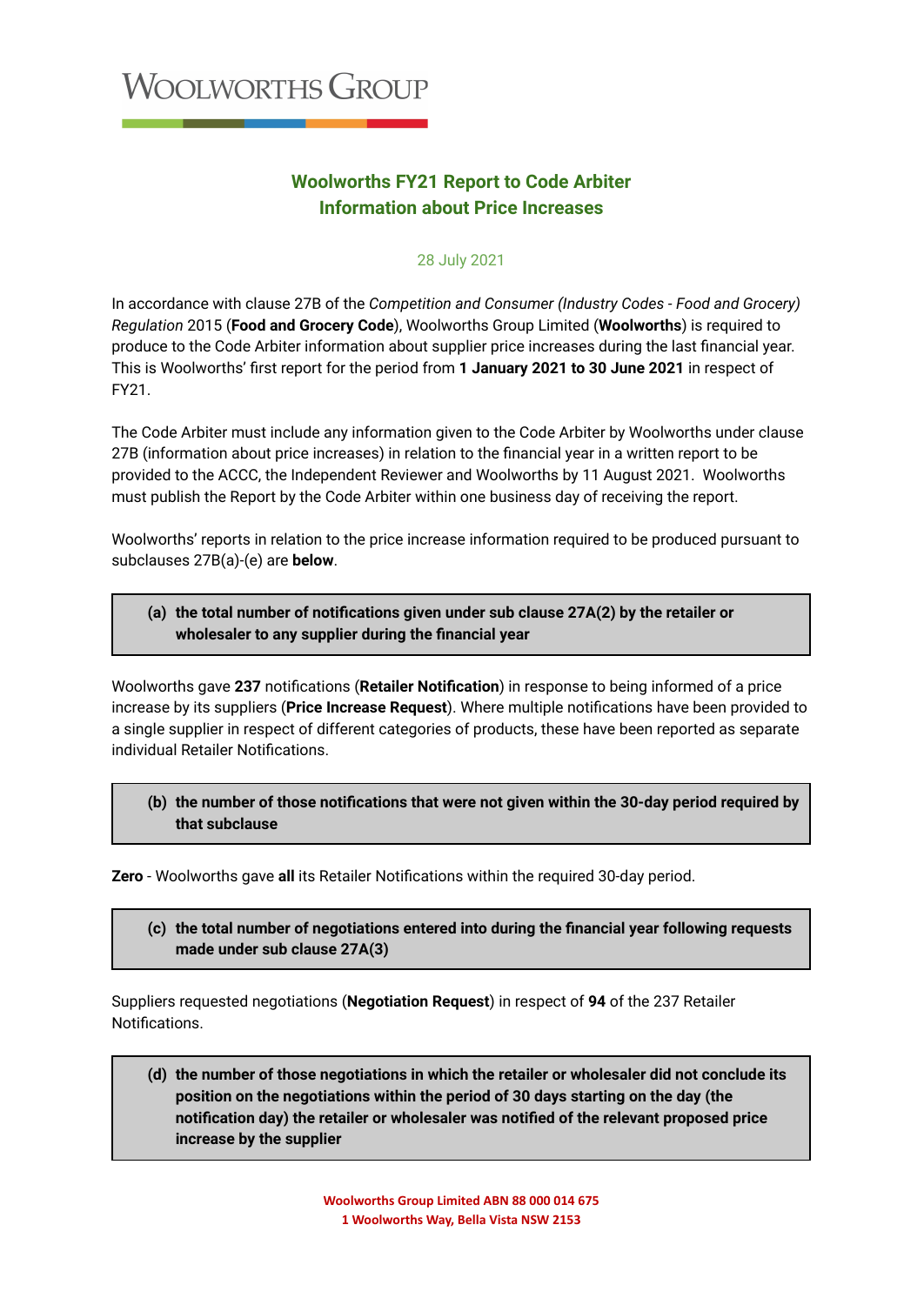# **WOOLWORTHS GROUP**

**75** Negotiation Requests were not concluded within 30 days of the Price Increase Request.

# **(e) for each of the negotiations to which paragraph (d) applies, the number of days the retailer or wholesaler took to conclude its position on the negotiations starting from the notification day for the relevant proposed price increase**

We have set out below a breakdown of negotiation lengths for the 78 Negotiation Requests that exceeded 30 days of the Price Increase Request.

| 1 negotiation took 35 days  | 6 negotiations took 56 days | 3 negotiations took 77 days |
|-----------------------------|-----------------------------|-----------------------------|
| 3 negotiations took 36 days | 1 negotiation took 58 days  | 1 negotiation took 78 days  |
| 1 negotiation took 37 days  | 1 negotiation took 59 days  | 3 negotiations took 79 days |
| 3 negotiations took 38 days | 2 negotiations took 62 days | 3 negotiations took 80 days |
| 1 negotiation took 39 days  | 1 negotiation took 63 days  | 2 negotiations took 81 days |
| 1 negotiation took 41 days  | 1 negotiation took 64 days  | 2 negotiations took 82 days |
| 2 negotiations took 42 days | 1 negotiation took 66 days  | 3 negotiations took 83 days |
| 2 negotiations took 43 days | 4 negotiations took 68 days | 6 negotiations took 84 days |
| 1 negotiation took 44 days  | 1 negotiation took 69 days  | 1 negotiation took 85 days  |
| 1 negotiation took 47 days  | 2 negotiations took 70 days | 1 negotiation took 86 days  |
| 5 negotiations took 48 days | 1 negotiation took 71 days  | 1 negotiation took 87 days  |
| 1 negotiation took 49 days  | 2 negotiations took 73 days |                             |
| 2 negotiations took 50 days | 2 negotiations took 76 days |                             |

Explanatory notes overleaf.